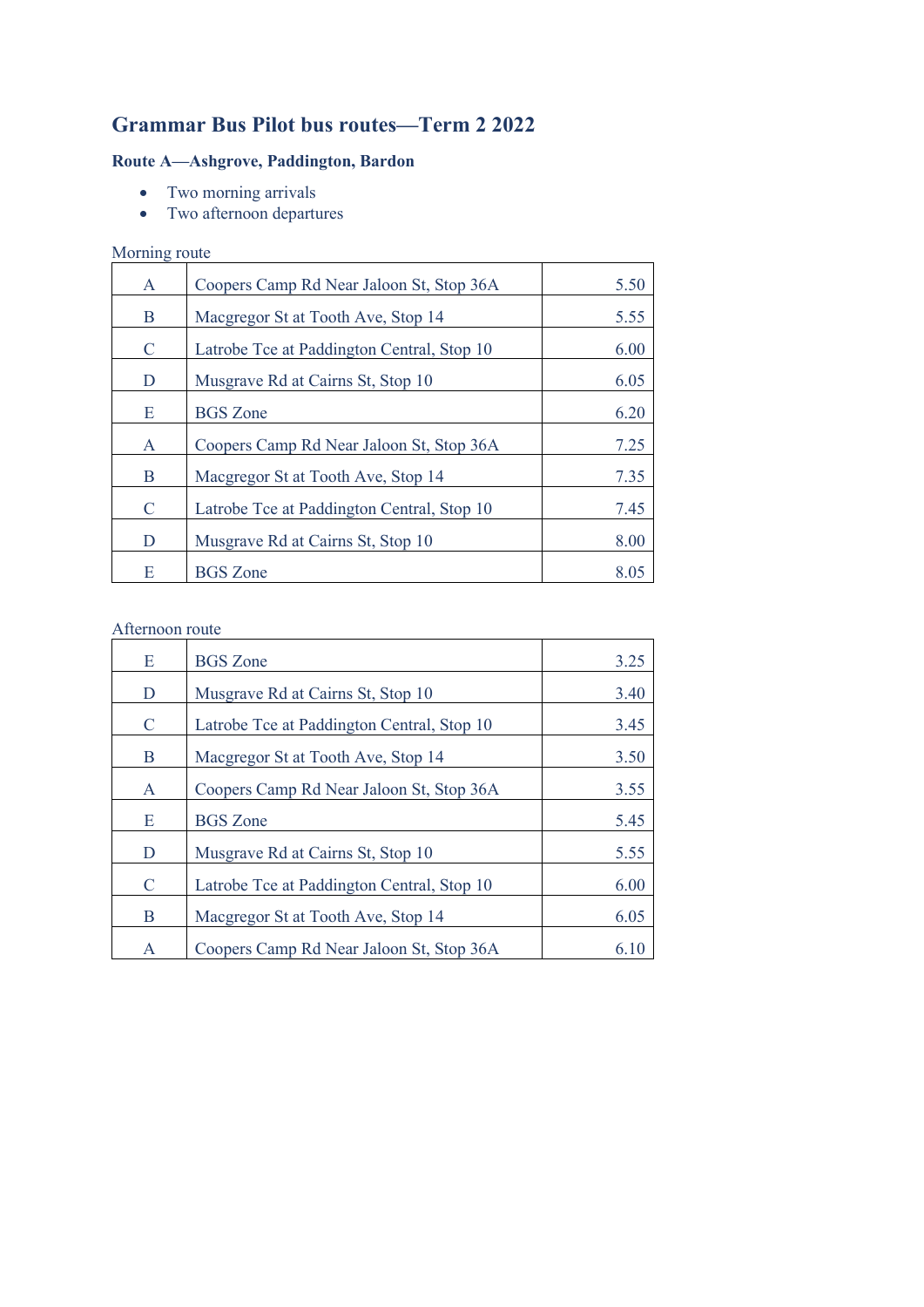https://www.google.com/maps/d/viewer?mid=15lyWxoJW-I 2-xdgFjnIVOPncjGDZu15&ll=-27.455405124260068%2C152.9995253&z=15

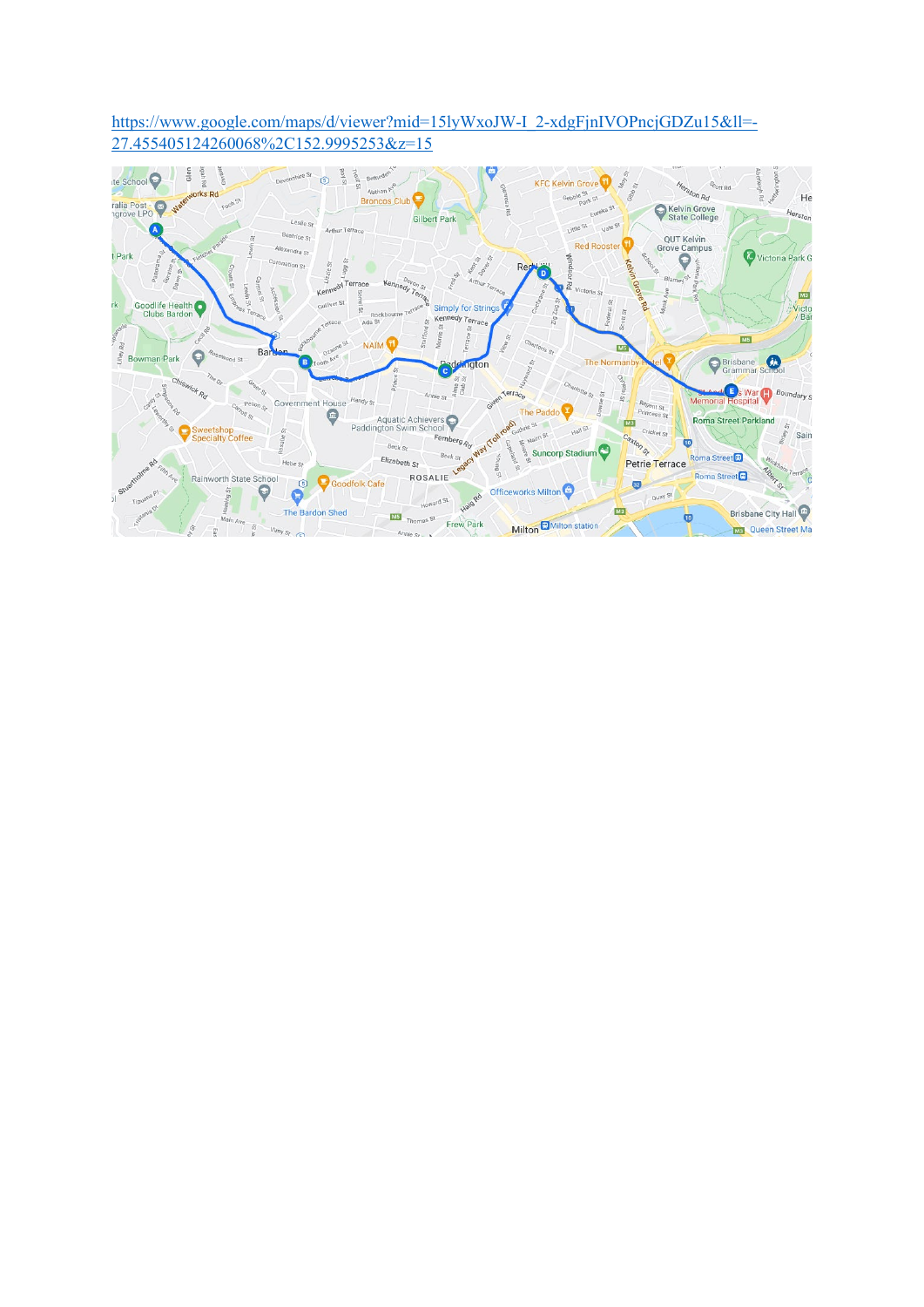## **Route B—Clayfield/Hamilton**

- Two morning arrivals
- Two afternoon departures

| Morning route |                                                 |      |
|---------------|-------------------------------------------------|------|
| A             | Racecourse Rd at Hamilton Central, Stop 20      | 5.45 |
| B             | Lancaster Rd at Ascot Rail, Stop 24/13          | 5.47 |
| $\mathcal{C}$ | Zillman Rd at Bowley Street, Stop 33/34         | 5.51 |
| D             | Sandgate Rd Via Junction Rd, Clayfield, Stop 27 | 5.55 |
| E             | Alexandra St at Reeve St, Stop 27               | 5.59 |
| $\mathbf F$   | Sandgate Rd at Hutton Street, stop 21           | 6.02 |
| G             | <b>BGS Bus Zone</b>                             | 6.15 |
| $\mathbf{A}$  | Racecourse Rd at Hamilton Central, Stop 20      | 7.15 |
| B             | Lancaster Rd at Ascot Rail, Stop 24/13          | 7.17 |
| $\mathsf{C}$  | Zillman Rd at Bowley Street, Stop 33/34         | 7.20 |
| D             | Sandgate Rd Via Junction Rd, Clayfield, Stop 27 | 7.24 |
| E             | Alexandra St at Reeve St, Stop 27               | 7.28 |
| F             | Sandgate Rd at Hutton Street, stop 21           | 7.31 |
| G             | <b>BGS Bus Zone</b>                             | 8.00 |

#### Afternoon route

| G            | <b>BGS Bus Zone</b>                                | 3.25 |
|--------------|----------------------------------------------------|------|
| F            | Sandgate Rd at Hutton Street, stop 21              | 3.50 |
| Ε            | Alexandra St at Reeve St, Stop 27                  | 3.53 |
| D            | Sandgate Rd Via Junction Rd, Clayfield, Stop<br>27 | 3.59 |
| $\mathsf{C}$ | Zillman Rd at Bowley Street, Stop 33/34            | 4.05 |
| B            | Lancaster Rd at Ascot Rail, Stop 24/12             | 4.09 |
| $\mathbf{A}$ | Racecourse Rd at Hamilton Central, Stop 20         | 4.13 |
| G            | <b>BGS Bus Zone</b>                                | 5.45 |
| F            | Sandgate Rd at Hutton Street, stop 21              | 6.05 |
| E            | Alexandra St at Reeve St, Stop 27                  | 6.09 |
| D            | Sandgate Rd Via Junction Rd, Clayfield, Stop 27    | 6.14 |
| $\mathsf{C}$ | Zillman Rd at Bowley Street, Stop 33/34            | 6.18 |
| B            | Lancaster Rd at Ascot Rail, Stop 24/13             | 6.20 |
| A            | Racecourse Rd at Hamilton Central, Stop 20         | 6.25 |